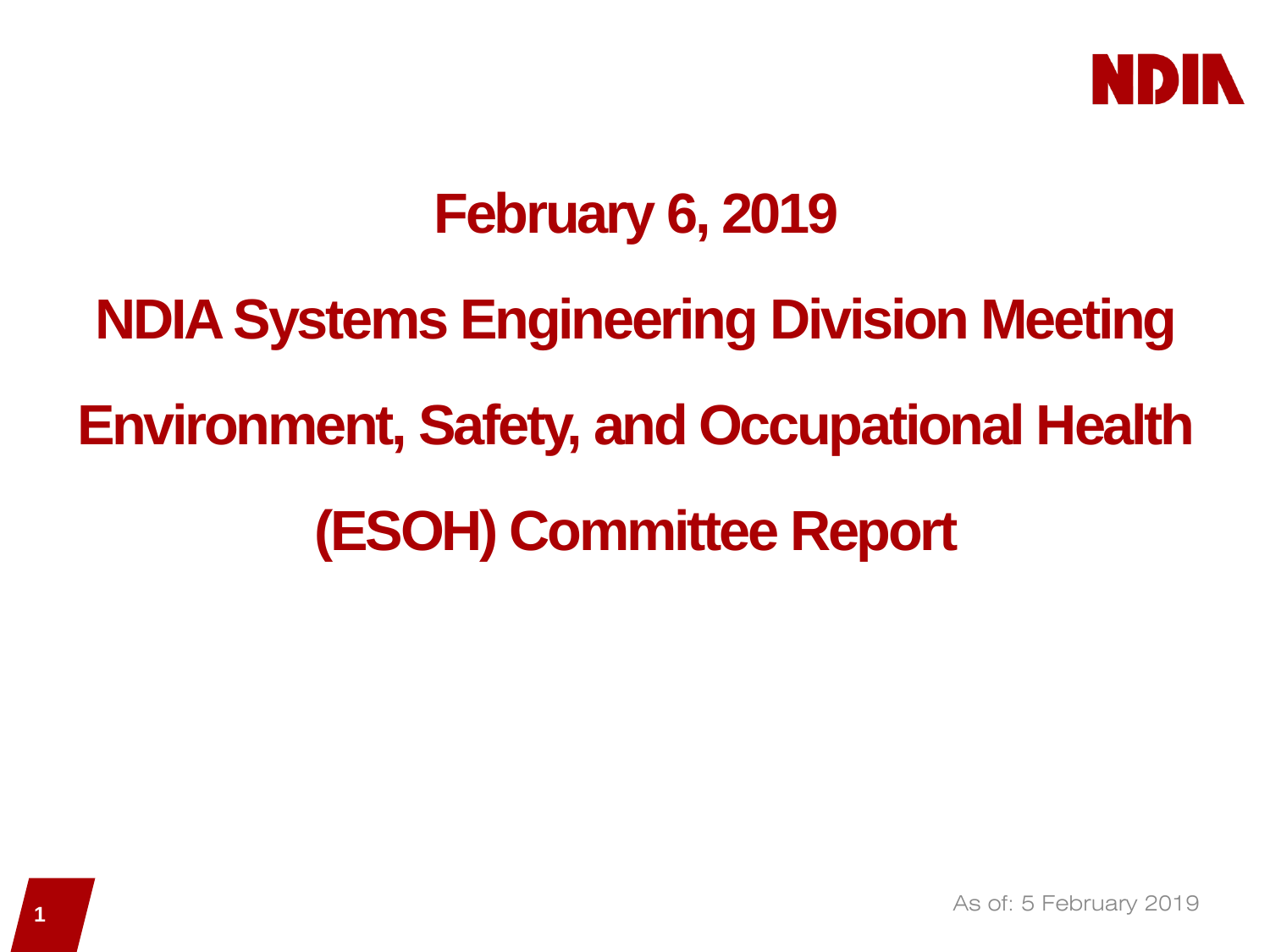# **Status Update**



| 2019 Tasks                                                                                                                                                                                                                                                                                                                                                                                                                                                                                                                                                                                                              | <b>Status</b>      | Accomplishments (deliverables, etc.)                                                                                                                                                                                                                                                                                                                                                                                                                                                                                                                                                                                                                                                                                                                                                                                                                                                                                                                                                                                                                                                                                                                  |
|-------------------------------------------------------------------------------------------------------------------------------------------------------------------------------------------------------------------------------------------------------------------------------------------------------------------------------------------------------------------------------------------------------------------------------------------------------------------------------------------------------------------------------------------------------------------------------------------------------------------------|--------------------|-------------------------------------------------------------------------------------------------------------------------------------------------------------------------------------------------------------------------------------------------------------------------------------------------------------------------------------------------------------------------------------------------------------------------------------------------------------------------------------------------------------------------------------------------------------------------------------------------------------------------------------------------------------------------------------------------------------------------------------------------------------------------------------------------------------------------------------------------------------------------------------------------------------------------------------------------------------------------------------------------------------------------------------------------------------------------------------------------------------------------------------------------------|
| Develop practical guidance for integrating<br>ESOH into Digital Engineering (DE)/Model<br><b>Based Systems Engineering (MBSE)</b><br>- Focus on providing ESOH risk and<br>requirements data inputs to the model and<br>extracting ESOH-related data<br>- Evaluate Industry/Government efforts<br>- Participate in relevant meetings and<br>initiatives<br>- Work with AIA Hazardous Materials<br>Committee responsible for NAS411 and<br>NAS411-1 to develop a method to exchange<br>digital Hazardous Materials (HAZMAT) data<br>between the system model, hazard tracking<br>system, and logistics product databases | In Progress        | Focusing on identification of Program Offices and DE/MBSE Tool Suppliers<br>to work with in determining lessons learned and best practices for<br>integration of ESOH risks and requirements data. Sent e-mail query to<br>suppliers that participated in the Ms. Zimmerman's "Tool Vendor<br>Demonstration for MBSE/DE" track at the 2018 NDIA Mission and Systems<br><b>Engineering Conference.</b><br>DoD/Industry DE/MBSE initiatives/meetings include DoD DE Working Group<br>(WG), International Council on Systems Engineering DE Artifacts WG,<br>Institute of Electrical and Electronics Engineers Technical Committee on<br>Model-Based Systems, Booz Allen Hamilton tools<br>Direct interest by Assistant Secretary of Defense for Sustainment, Mr.<br>Mahon, in the DoD and Aerospace Industries Association (AIA)<br>collaboration on National Aerospace Standard (NAS)411 Hazardous<br>Materials Management and NAS411-1 Hazardous Materials Target List.<br>Completed a study and draft white paper of primary data exchange schema<br>- IPC-1754, Materials Declaration Standard, data structure, and XML<br>schema definitions (XSD) |
| Assess impact of DoD Reorganization of<br>2.<br>"Operational Safety" to USD(P&R) from<br>USD(R&E) and USD(A&S)                                                                                                                                                                                                                                                                                                                                                                                                                                                                                                          | In Progress        | DoD centralized operational safety and health under USD(P&R)<br>Systems Engineering retains Acquisition ESOH policy between USD(A&S)<br>and USD(R&E) using the MIL-STD-882E System Safety methodology                                                                                                                                                                                                                                                                                                                                                                                                                                                                                                                                                                                                                                                                                                                                                                                                                                                                                                                                                 |
| 3. ESOH Committee Meeting                                                                                                                                                                                                                                                                                                                                                                                                                                                                                                                                                                                               | In Progress        | Holding ESOH Committee meeting this afternoon - report on the 29-30 Jan<br>2019 Chrome-Free Coating Systems Technical Interchange Meeting<br>ESOH Committee meeting to follow each SE Division meeting.                                                                                                                                                                                                                                                                                                                                                                                                                                                                                                                                                                                                                                                                                                                                                                                                                                                                                                                                               |
| 4. NDIA SE Conference ESOH Track                                                                                                                                                                                                                                                                                                                                                                                                                                                                                                                                                                                        | <b>Not Started</b> | Planning initiated in Mar/Apr timeframe.                                                                                                                                                                                                                                                                                                                                                                                                                                                                                                                                                                                                                                                                                                                                                                                                                                                                                                                                                                                                                                                                                                              |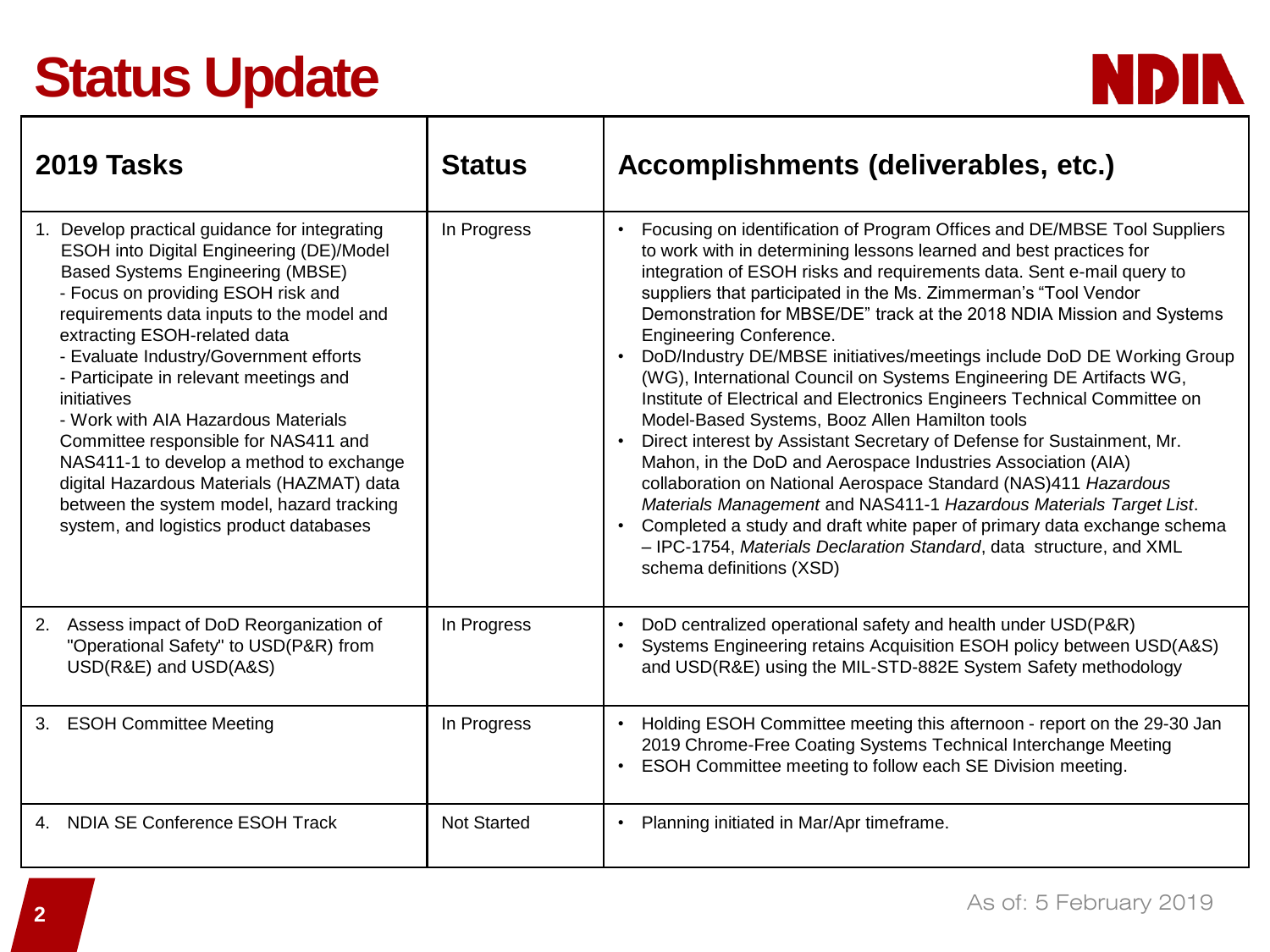# **ESOH Committee Meeting Information**



- **Date: February 6, 2019**
- **Time: 1430 - 1600**
- **Location: Booz Allen Hamilton, 1550 Crystal Drive, Arlington-Crystal City, 11th Floor (check-in and badge), 5th Floor – Room 1114 (for meeting; seating is limited), POC is Lucy Rodriguez**
- **Call-in Number: 877-885-1087; Access Code 7706930636#**
- **Web Link: <https://connect.apan.org/feb2019ndiaesoh/>**
- **Meeting Agenda:** 
	- Results of 29-30 January 2019 Chrome-Free Coating Systems Technical Interchange Meeting (TIM)
		- New American Conference of Governmental Industrial Hygienists Threshold Limit Value (TLV) for safe exposure to chromium that is an order of magnitude below the current Occupational Health and Safety Administration Permissible Exposure Limit (PEL)
			- Will increase pressure to qualify and implement non-chrome alternatives on DoD weapon systems
			- Issue of Corrosion Control versus Toxicity
		- Status of various DoD and Industry programs efforts to implement nonchrome paints and primers -- issues, problems, successes
		- Presentations by manufacturers of non-chrome alternatives/replacements